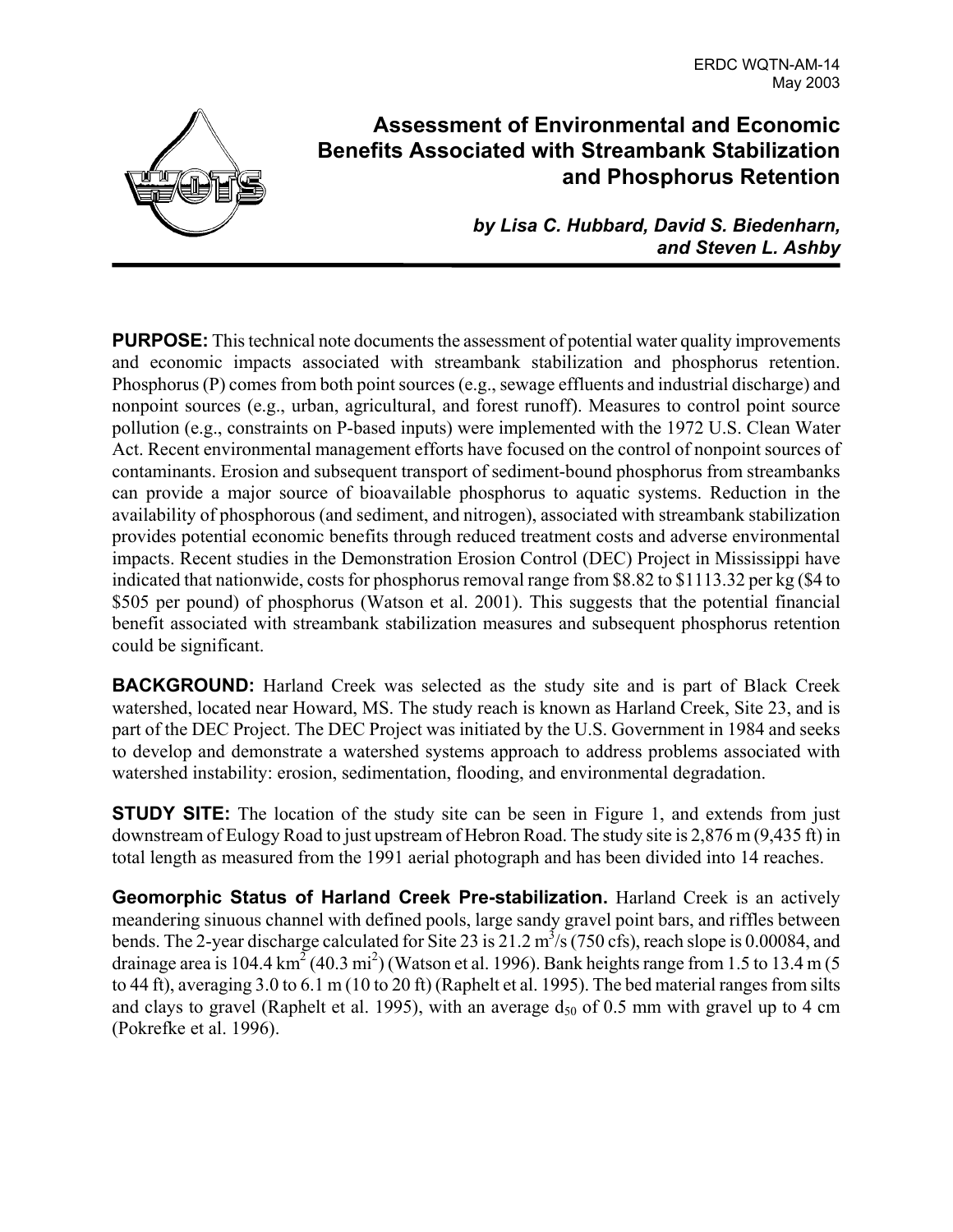

Figure 1. Location of project study site, Site 23 on Harland Creek (1991 aerial photograph)

Historically, lateral migration has been the dominant instability in the reach, occurring over 70 percent of the channel, with the level of activity described as severe (Northwest Hydraulic Consultants, Inc. (NHC) 1987). NHC reported an average meander migration rate of 1.8 m per year (6 ft per year) for a reach of Harland Creek that included Site 23 (NHC 1987). These figures were based on analysis of aerial photographs from 1955 and 1986. Pokrefke et al. (1996) reported a much higher bank migration rate for Site 23 of 4.3 m per year (14 ft per year) after analyzing four sets of aerial photographs from 1955 to 1991. An annual migration rate of this magnitude means that the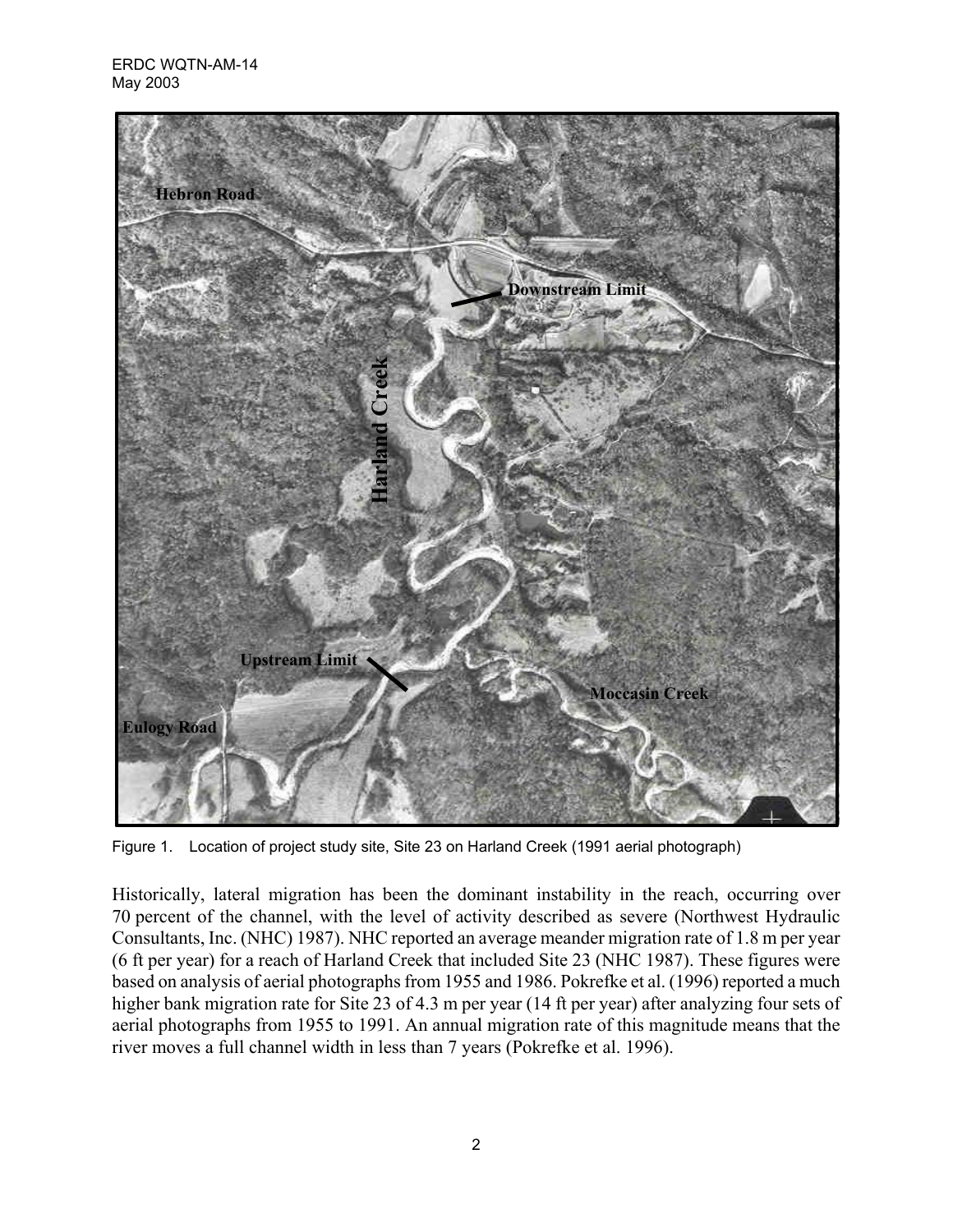**Harland Creek Bank Stabilization.** Bendway weirs were tested as bank protection on nine reaches of Harland Creek, Site 23. Construction of the bendway weirs started in 1993. A bendway weir is located in the channel and angled from 10 to 30 deg upstream of a line drawn perpendicular to the bank line at the bank end of the weir. Raphelt et al. (1995) point out that the 54 bendway weirs used in this small stream are different from those used in navigable channels. The Harland Creek bendway weirs are sloped, fairly short (between 5.2 to 12.3 m (17 to 60 ft)) in length, and emergent except at very high flows (Raphelt et al. 1995). Willow posts were also tested as bank protection on Harland Creek and during 1994 over 9000 willow posts were planted in selected bends (Raphelt et al. 1995). Additional analysis showed that at some locations the bendway weir and willow post designs would need to be supplemented with traditional longitudinal peaked stone toe dikes with tiebacks. Figure 2 shows the general design for Harland Creek and Table 1 lists the bank stabilization treatment for each reach. The total cost is given as \$303,660, with a per-linear foot cost of \$25.94 (Raphelt et al. 1995). For a more detailed discussion on the design methodology of bendway weirs and willow posts as bank protection, and the bank stabilization design for Harland Creek itself, please see Raphelt et al. (1995) and Watson et al. (2001).



Figure 2. General site map for Harland Creek, Site 23 (Raphelt et al. 1995)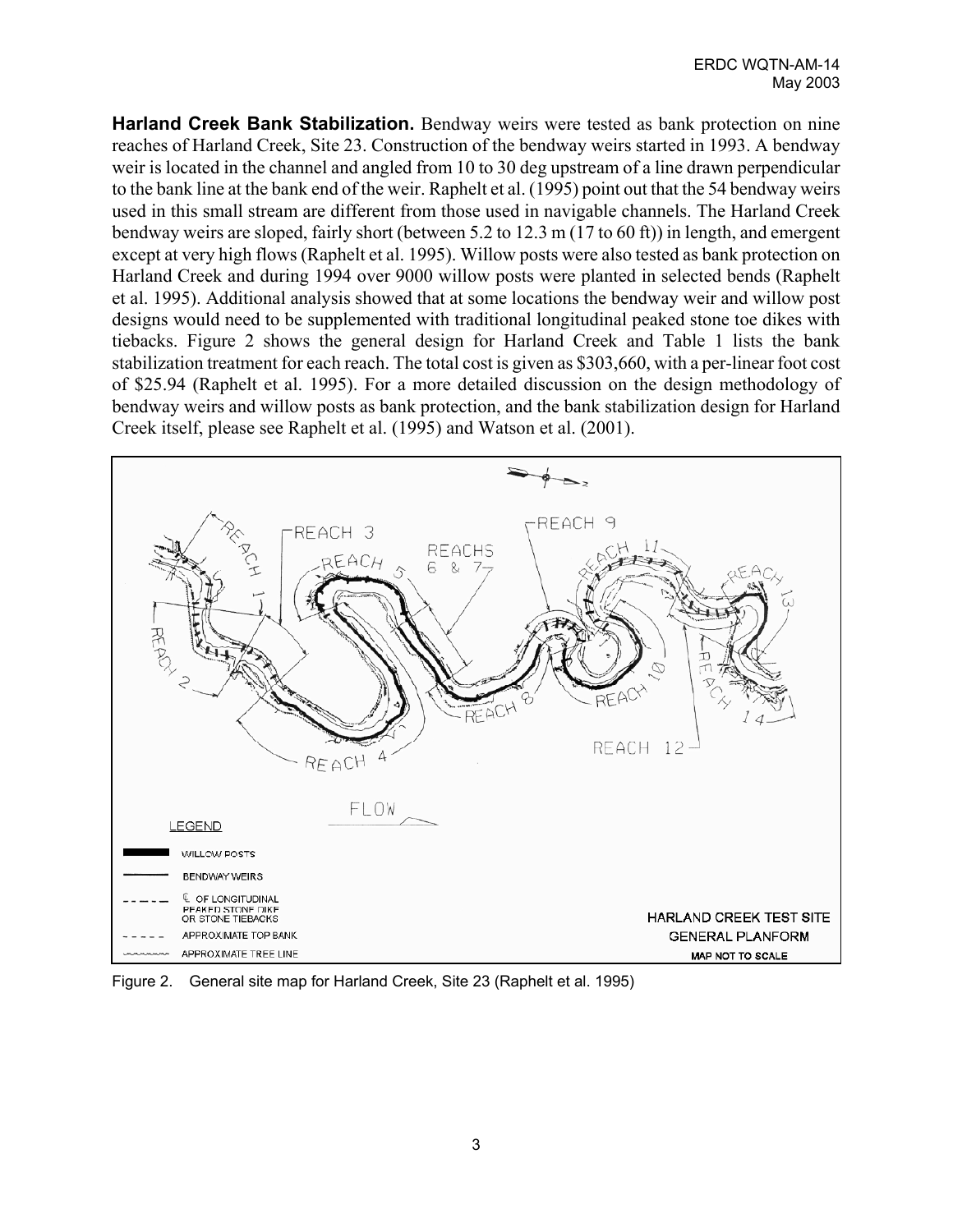| Bank Stabilization Treatment by Reach for Harland Creek, Site 23 (Raphelt et al.<br>1995) |                                       |                                |                                              |                                                |  |  |  |  |
|-------------------------------------------------------------------------------------------|---------------------------------------|--------------------------------|----------------------------------------------|------------------------------------------------|--|--|--|--|
| <b>Reaches</b>                                                                            | <b>Centerline Reach</b><br>Length (m) | <b>Bendway</b><br><b>Weirs</b> | <b>Willow Posts</b>                          | <b>Longitudinal Peaked</b><br><b>Stone Toe</b> |  |  |  |  |
| Reach 1                                                                                   | 165                                   | 6                              |                                              |                                                |  |  |  |  |
| Reach <sub>2</sub>                                                                        | 128                                   | 8                              |                                              |                                                |  |  |  |  |
| Reach <sub>3</sub>                                                                        | 185                                   | 5                              |                                              |                                                |  |  |  |  |
| Reach 4                                                                                   | 496                                   | 1                              | 3 and 5 rows (Approx.<br>2583 willow posts)  |                                                |  |  |  |  |
| Reach 5                                                                                   | 282                                   | 6                              | 2 rows                                       | Along entire length                            |  |  |  |  |
| Reach 6 & 7                                                                               | 146                                   |                                | 3 rows (Approx. 1206<br>willow posts)        |                                                |  |  |  |  |
| Reach 8                                                                                   | 248                                   |                                | 5 rows (Approx. 1630<br>willow posts)        |                                                |  |  |  |  |
| Reach 9                                                                                   | 203                                   | 7                              |                                              | Repaired with<br>longitudinal stone toe        |  |  |  |  |
| Reach 10                                                                                  | 282                                   | $\overline{2}$                 | 5 rows (Approx. 1805<br>willow posted)       |                                                |  |  |  |  |
| Reach 11                                                                                  | 231                                   | 12                             |                                              |                                                |  |  |  |  |
| Reach 12                                                                                  | 129                                   | $\overline{7}$                 |                                              |                                                |  |  |  |  |
| Reach 13                                                                                  | 189                                   |                                | 4 and 5 rows (Approx.<br>1005 willow posted) | Repaired with<br>longitudinal stone toe        |  |  |  |  |
| Reach 14                                                                                  | 191                                   |                                | 2 rows (Approx. 469<br>willow posts)         | Majority of length                             |  |  |  |  |
| Note: Center-line reach lengths were measured from the 1991 aerial photograph.            |                                       |                                |                                              |                                                |  |  |  |  |

# **Table 1 Bank Stabilization Treatment by Reach for Harland Creek, Site 23 (Raphelt et al.**

**Geomorphic Status of Harland Creek Post Stabilization.** After nine years, the bendway weir and longitudinal peaked stone toe sites viewed during the field investigation seemed to be performing adequately with minimal bank erosion. Figure 3 shows an example of the stable banks with vegetation successfully colonizing and maturing. There are a few sites where raw banks were visible directly next to bendway weirs, as seen in Figure 4. However the majority of the raw banks appear to coincide with the willow post sites, an example of which is seen in Figure 5. The raw banks at the willow post sites may be due in part to the low survival rates of the willow posts. According to Pokrefke et al. (1996), survival at the willow post sites was at 80 percent in spring of 1994 but dropped to 42 percent by October. By 2002 there is almost 100-percent mortality of the willow posts. Although some of the banks are raw, they have not retreated much as remnants of the willow posts are still visible. Field observation at these sites revealed that there has been erosion at the toe (1 to 2 ft). This is supported by a numerical model study conducted in 1999 that found the added roughness of the willow posts increases stress on the toe (Watson et al. 2001). While it is possible that the willow post remnants may be contributing to the stability of the banks, it is more likely that the historical erosion rates in these bends were lower due to the presence of resistant bank material and the longer radius of curvature bends.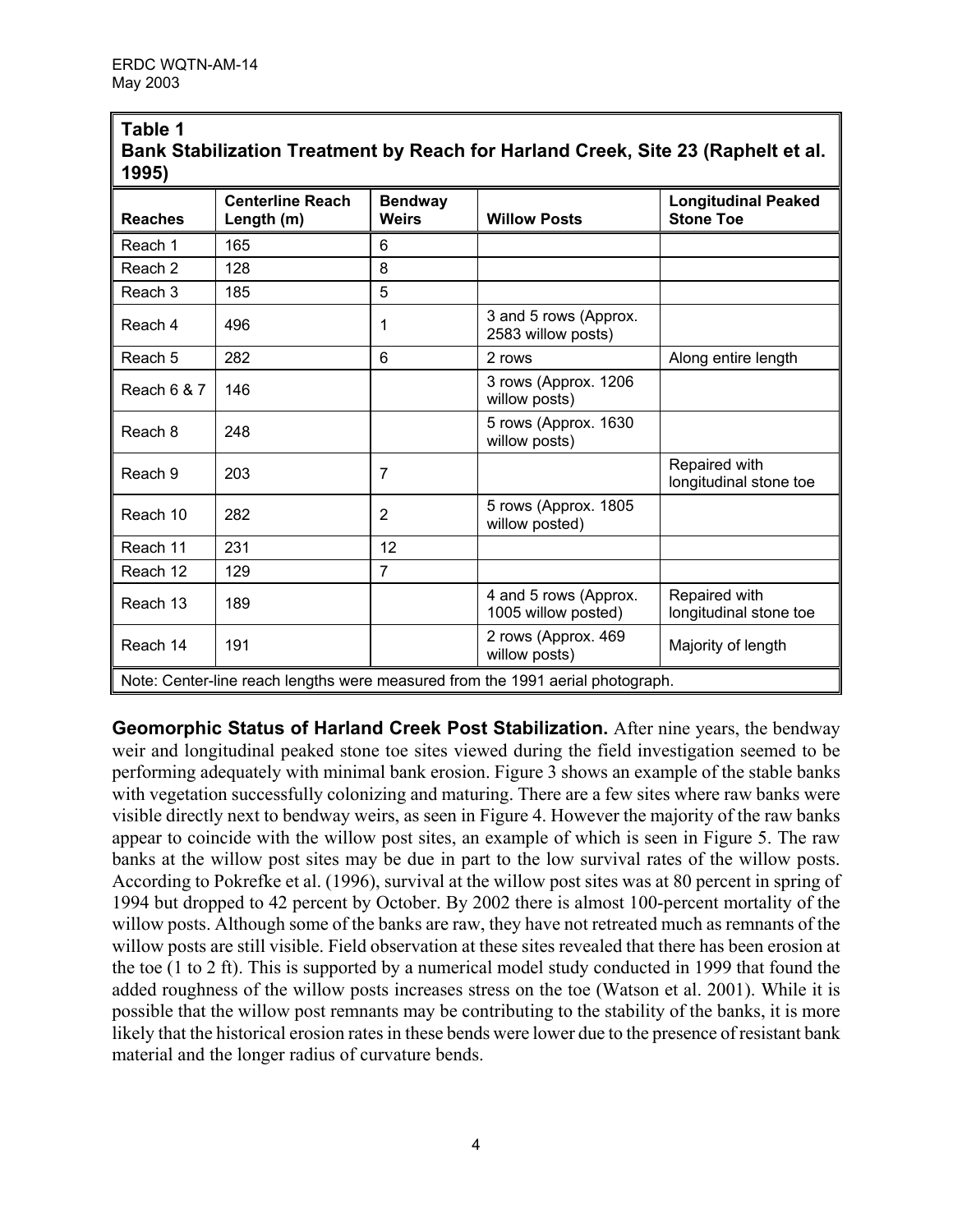

Figure 3. Reach 11, bendway weir site



Figure 4. Reach 11, bank sample location next to bendway weir

In 1994, only 2 percent of the banks were determined to be at risk of failure with current amounts of degradation, the reach slope was near stability, and bank erosion was due to local hydraulic forces (Pokrefke et al. 1996). Watson et al. (2001) described the same bank and bed conditions along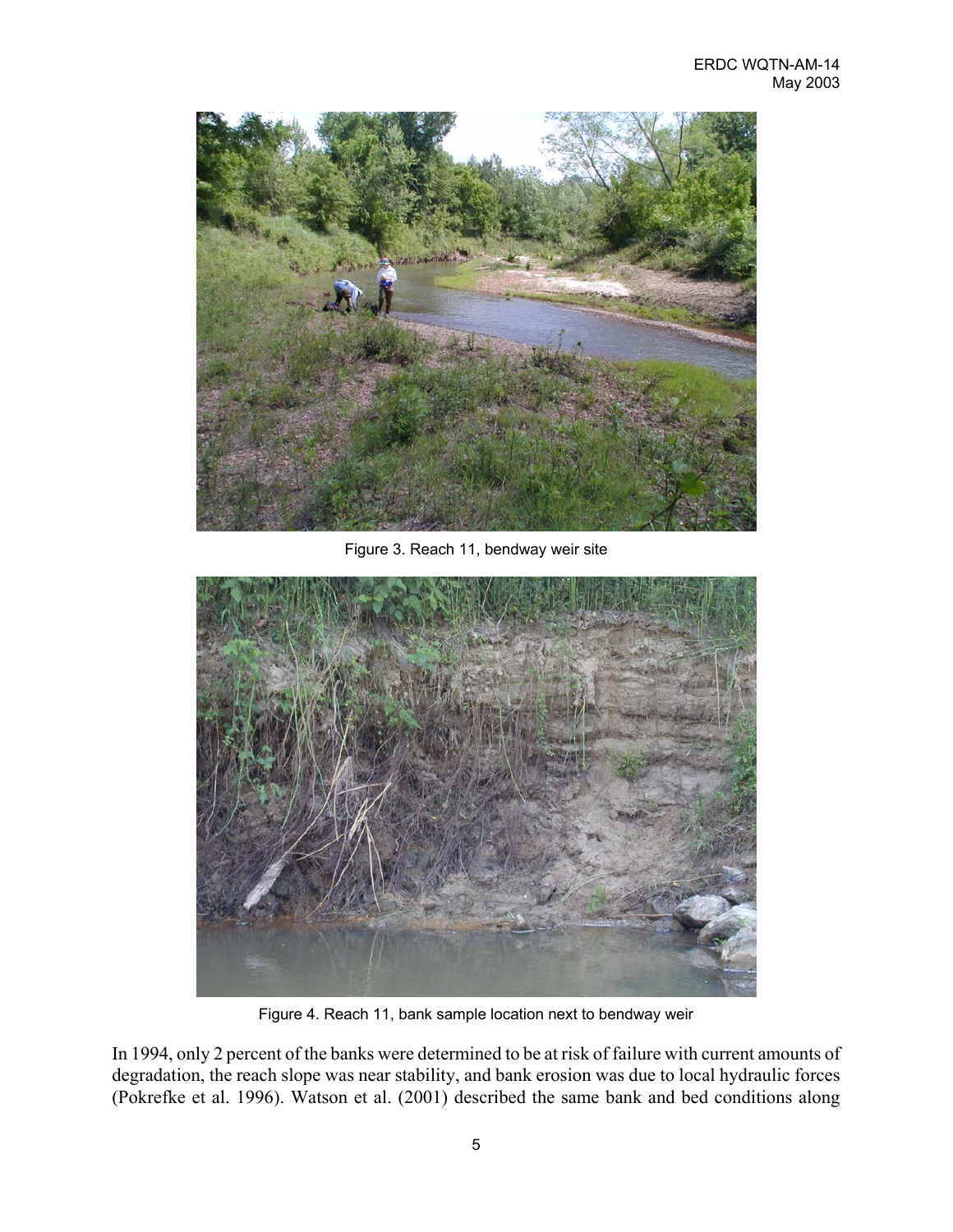#### ERDC WQTN-AM-14 May 2003

Harland Creek Site 23 as seen in 2002, suggesting that little change is occurring within this section at the present time and that the site is relatively stable.



Figure 5. Reaches 6 and 7, willow post site, bank sample location

The field investigation revealed that the study site has a bed material of fine gravel, with an average  $d_{50}$  of 7.6 mm. This is much coarser than the  $d_{50}$  value of 0.5 mm and the presence of 4-cm gravel reported by Pokrefke et al. (1996). Stabilizing the banks did not cut off the supply of fines to the bed, as the bank material is very fine and would act as washload. The driving factors behind the coarsening of the post-stabilization bed are beyond the scope of this study but there are several possible explanations. It is possible that the coarsening of the bed is due to the flow being concentrated more into the channel resulting in more of the fines being transported out of the bed. Other explanations may be a coarser supply of sediment from upstream or the bed sample taken in 1996 was taken after the deposition of fines following a high flow event.

**METHODS:** By comparing the bank line positions for different dates, it was possible to obtain the area of sediment eroded by Harland Creek and the rate of bank retreat between those dates. Four sets of aerial photographs were available for the site (1955, 1973, 1980, and 1991). Using digitized bank lines from these aerials, the area of sediment eroded from the banks was determined for three time periods (1955 to 1973, 1973 to 1980, and 1980 to 1991). The rate of bank retreat in a reach was obtained by dividing the area of sediment eroded in a reach by the length of erosion along the reach.

Reach average maximum bank heights for right and left banks were obtained from a series of 22 cross sections surveyed along the reach in 1993 as part of the DEC Project. The maximum bank height is defined here as the top bank elevation minus the thalweg elevation. While maximum bank heights range from 2.6 to 11.7 m (8.6 to 38.5 ft), the majority of banks fall between 3.0 to 5.2 m (10) and 17 ft).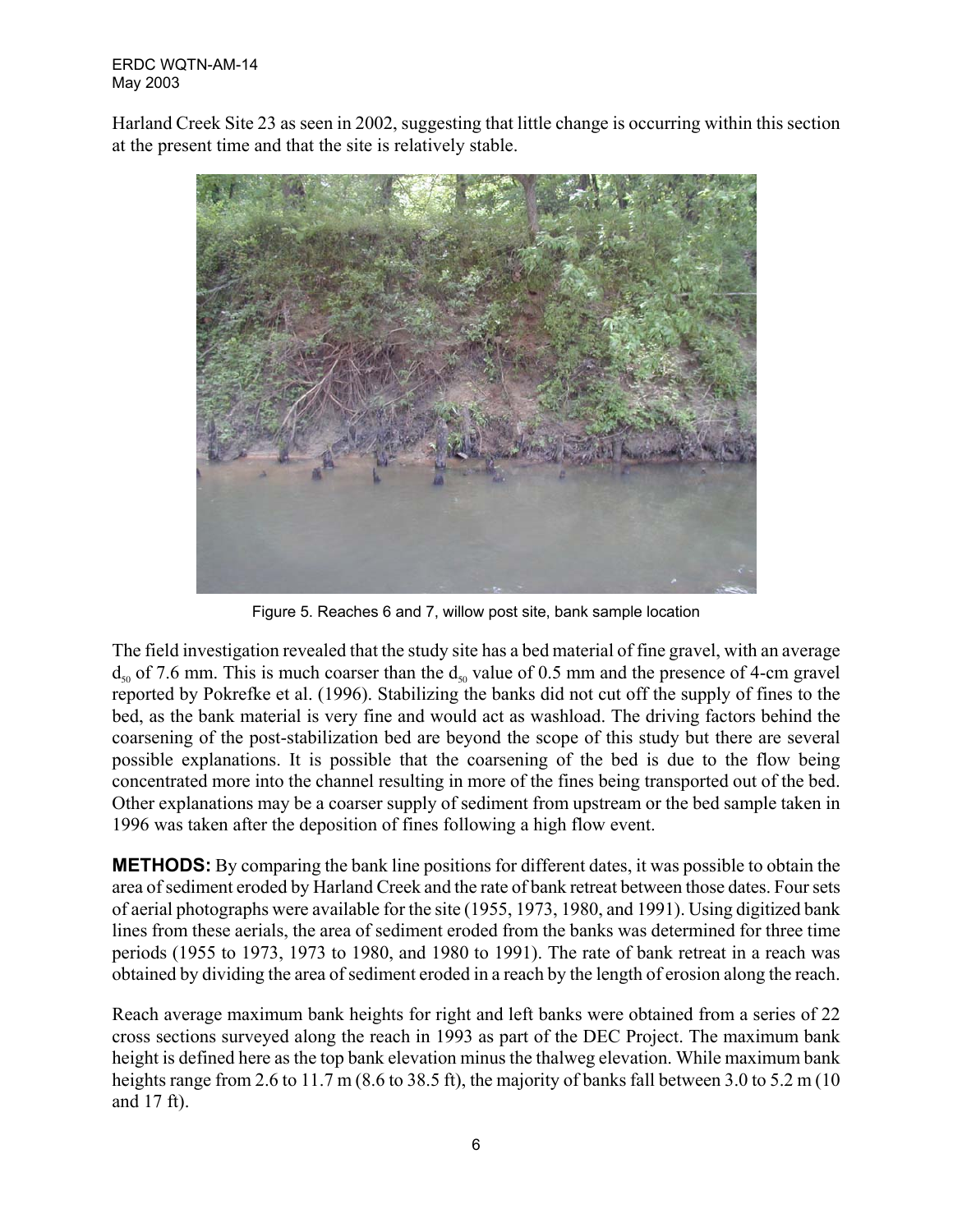The volume of sediment eroded from the banks can be calculated using the area of eroded sediment and the average maximum bank height. For each reach, the areas of sediment removed from the right and left banks were multiplied by the relevant reach average maximum bank height before being combined to obtain a reach value of volume of sediment eroded.

Phosphorus samples were collected and analyzed by Colorado State University (CSU) for total phosphorus (TP) and bioavailable phosphorus (BP). The sampling scheme outlined by Bledsoe et al. (2000) was used. The scheme yielded six samples at each site, one from the bed, one from the bank toe, two samples evenly spaced between the toe and top bank, and two samples from on top of the bank. CSU sampled five sites along Harland Creek, one from Site 23 and four from Site 1. Site 1 is located approximately 4.38 km (2.7 RM) upstream from Site 23 at the next county road bridge and is 1219.20 m (4000 ft) in length.

Total phosphorus analysis was conducted using a microwave digestion method developed by CEM Corporation that utilizes alkaline potassium persulfate solution for oxidation. Samples were heated in a microwave digester for 40 min to a maximum pressure of 135 psig and a maximum temperature of approximately 170 ˚C (Littau and Engelhart 1990). The Mehlich 3 soil test (Mehlich 1984) was selected in order to estimate bioavailable phosphorus. The Mehlich 3 soil test extracts Al-P, Ca-P, and a portion of Fe-P. It has been shown that Mehlich phosphorus is well correlated to plant phosphorus needs (Wolf et al. 1985). A Mehlich 3 value of 45-50 mg/kg in soils is generally considered to be optimum for plant growth (Sims 2000).

Total and bioavailable phosphorus concentrations were statistically analyzed using a General Linear Model and the Waller-Duncan K-ratio t Test (SAS Institute, Cary, NC). Data for total phosphorus were normally distributed and data for the bioavailable phosphorus were normalized with a log base 10 transformation prior to statistical analysis.

### **RESULTS AND DISCUSSION**

**Total Phosphorus and Bioavailable Phosphorus Analysis.** Analysis of samples collected for total phosphorus and bioavailable phosphorus taken from Harland Creek Site 23 show generally similar values as those obtained from further upstream at Harland Creek Site 1 (Table 2). Thus, Site 23 concentrations are adequate to describe the concentrations in the study reach. As the focus of this study is erosion along the bank and the total phosphorus concentrations for the bank are varied, the average of the five bank samples was used to represent the amount of total phosphorus per kg of sediment. The average total phosphorus concentration calculated for Site 23 was 196.55 mg/kg (0.48 lb/ton).

The bed total phosphorus values range from 39.20 to 62.92 mg/kg (0.08 to 0.13 lb/ton) and are significantly ( $\alpha$  = 0.05) lower than the toe and all bank site values that range from 91.32 to 301.65 mg/kg (0.18 to 0.60 lbs/ton). Figure 6 displays the total phosphorus concentrations graphically. A trend of greater concentrations of total phosphorus in bank sediments (417 mg/kg, 0.8 lbs/ton) compared to concentrations in bed sediments (281 mg/kg, 0.6 lbs/ton) has also been observed in an agricultural watershed in Pennsylvania (McDowell and Sharpley 2001). The same trend has also been reported on one of two Mississippi streams studied by Bledsoe et al. (2000). The concentrations reported from the two Mississippi streams are very similar to the Harland Creek values. A detailed assessment of the phosphorus release function of the two sediment sources led McDowell and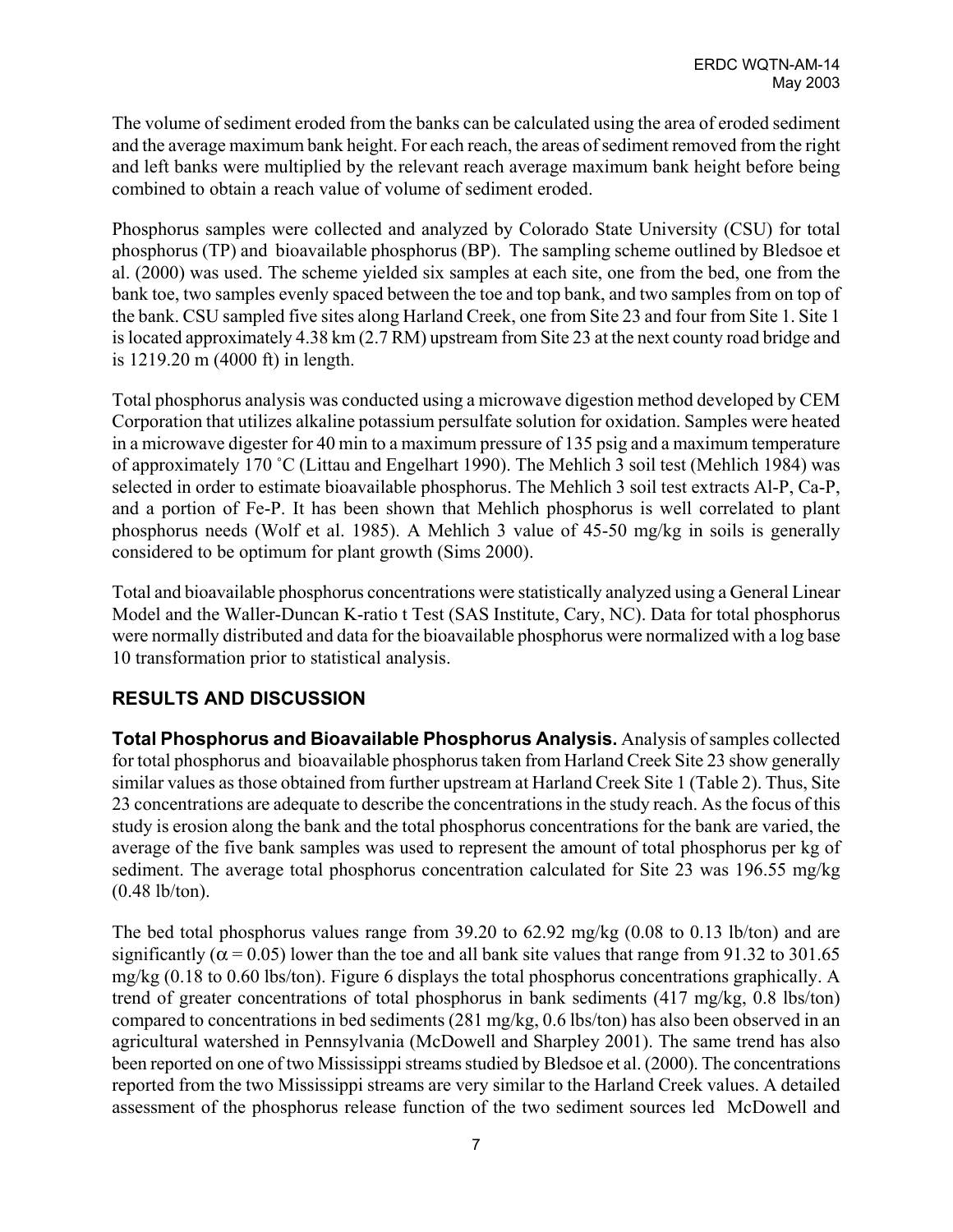ERDC WQTN-AM-14 May 2003

Sharpley (2001) to conclude that bank sediments in the stream system should be a sink for phosphorus when compared with resuspension of bed sediments. However, bank sediments may be a potentially large source of bioavailable phosphorus when eroded and transported to downstream reservoirs or lakes where conditions would favor solubilization (e.g., remobilization associated with anoxic conditions).

The bioavailable phosphorus concentrations found at the bed display the same trend as the total phosphorus bed concentrations, having lower values than the bank. Bioavailable phosphorus values for the bed range from 6.74 to 19.88 mg/kg (0.01 to 0.04 lb/ton), and were significantly lower ( $\alpha$  = 0.05) than bank and on top bank concentrations that ranged from 15.68 to 67.04 mg/kg (0.03 to 0.13 lb/ton). The bioavailable phosphorus concentrations generally show similar values over the entire bank height, with maximum values most often observed at Site B, Figure 7.

Overall the percentage of bioavailable phosphorus ranged between 7 and 37 percent with higher values generally occurring in the bed sediments (Table 2). Toe, bank, and on top bank samples were not statistically different ( $\alpha$  = 0.05) and concentrations were highly variable, particularly for the on top bank samples. Observations of higher percentages of bioavailable phosphorus in the bed sediments are consistent with the results of McDowell and Sharpley (2001).

To determine the amount of total phosphorus eroded from the bank in each of the 14 reaches, it is necessary to multiply the volume of sediment eroded from the banks by the specific weight and the amount of total phosphorus per kilogram of sediment. It is difficult to assign a specific weight value to a sediment sample as it has been shown that specific weight varies with the mechanical composition, environment and time (ASCE Task Committee, 1977). Using the grain size information collected from Harland Creek and the summary of specific weights given in ASCE Task Committee (1977), a range of values from 10,995 to 14,608 kN/m<sup>3</sup> (70 to 93 lb/ft<sup>3</sup>) were applicable to the Harland Creek, Site 23 sediment. As the values listed in the ASCE Task Committee publication were for sediments that had been deposited for 1 year or less, and as specific weight increases with time, a value of  $14,137$  kN/m<sup>3</sup> (90 lb/ft<sup>3</sup>) was deemed appropriate. For each reach, Table 3 lists the rate of bank retreat, volume of sediment eroded, and the total phosphorus eroded for three time periods.

Table 4 lists the rate of bank retreat, volume of sediment eroded, and total phosphorus eroded for three time periods and the overall values for the 36-year period. The Site 23 values of bank retreat for each time period were found by averaging the 14 reach values. The Site 23 values of volume of sediment eroded and total phosphorus eroded for each time period were found by summing the 14 reach values. For the entire period (1955 to 1991) a more accurate determination of the average rate of bank retreat, volume of sediment eroded and amount of total phosphorous eroded from the entire site was obtained by averaging the values from the three time periods.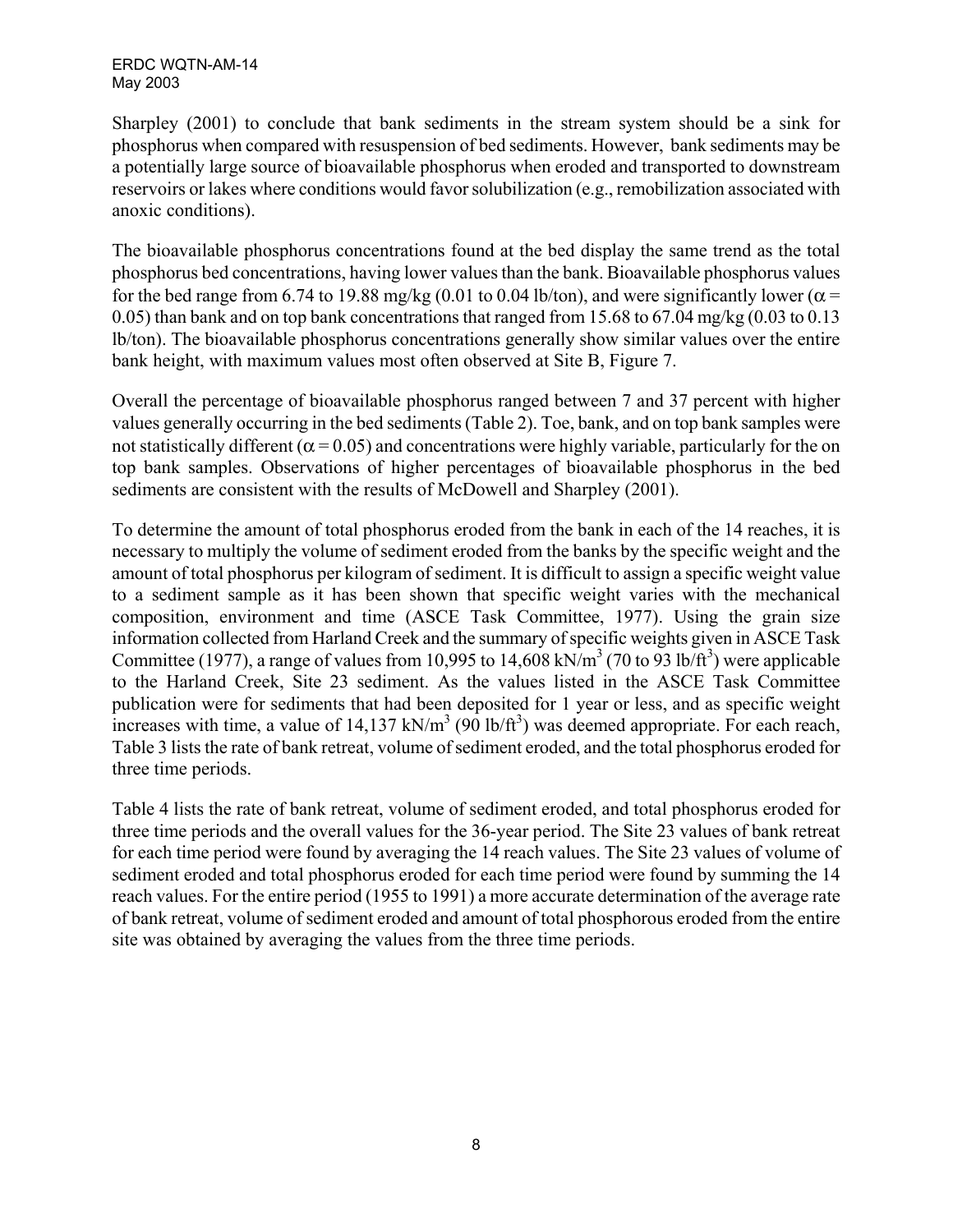#### **Table 2**

### **Total Phosphorus and Bioavailable Phosphorus Concentrations, and Percent Bioavailable for Harland Creek, Site 23 and Site 1**

| Site &<br>Location                 | <b>Sample</b><br><b>Position</b>   | <b>Numeric</b><br>Code    | <b>Bioavailable</b><br>Ρ.<br>(mg/kg) | Total P.<br>(mg/kg) | <b>Bioavailable</b><br>(percent) | <b>Bank</b><br>Average<br>Total P.<br>(mg/kg) |  |
|------------------------------------|------------------------------------|---------------------------|--------------------------------------|---------------------|----------------------------------|-----------------------------------------------|--|
|                                    | <b>Bed</b>                         | $01 - 2 - 10 - 9 - 1 - 1$ | 6.74                                 | 46.79               | 14.40                            |                                               |  |
| Site 23                            | Toe                                | $01 - 2 - 10 - 9 - 2 - 1$ | 32.27                                | 145.13              | 22.24                            |                                               |  |
| Location E                         | <b>Lower Bank</b>                  | $01 - 2 - 10 - 9 - 2 - 2$ | 32.69                                | 236.22              | 13.84                            |                                               |  |
| Reach 13                           | <b>Upper Bank</b>                  | $01 - 2 - 10 - 9 - 2 - 3$ | 23.60                                | 169.96              | 13.89                            | 196.55                                        |  |
| Left Outer<br>Bank                 | On Top Bank                        | $01 - 2 - 10 - 9 - 2 - 4$ | 19.72                                | 180.26              | 10.94                            |                                               |  |
|                                    | <b>Further Back</b><br>On Top Bank | $01 - 2 - 10 - 9 - 2 - 5$ | 47.09                                | 251.20              | 18.75                            |                                               |  |
|                                    | <b>Bed</b>                         | $01 - 2 - 6 - 9 - 1 - 1$  | 10.38                                | 57.19               | 18.15                            |                                               |  |
| Site 1                             | <b>Toe</b>                         | $01 - 2 - 6 - 9 - 2 - 1$  | 22.15                                | 241.31              | 9.18                             |                                               |  |
| Location A                         | <b>Lower Bank</b>                  | $01 - 2 - 6 - 9 - 2 - 2$  | 29.37                                | 194.93              | 15.07                            |                                               |  |
| Dst Bridge<br><b>Right Outer</b>   | <b>Upper Bank</b>                  | $01 - 2 - 6 - 9 - 2 - 3$  | 34.89                                | 158.53              | 22.01                            | 210.16                                        |  |
| <b>Bank</b>                        | On Top Bank                        | $01 - 2 - 6 - 9 - 2 - 4$  | 25.12                                | 176.20              | 14.26                            |                                               |  |
|                                    | <b>Further Back</b><br>On Top Bank | $01 - 2 - 6 - 9 - 2 - 5$  | 34.92                                | 279.85              | 12.48                            |                                               |  |
|                                    | <b>Bed</b>                         | $01 - 2 - 7 - 9 - 1 - 1$  | 19.88                                | 62.92               | 31.59                            |                                               |  |
| Site 1                             | <b>Toe</b>                         | $01 - 2 - 7 - 9 - 2 - 1$  | 47.88                                | 209.40              | 22.87                            |                                               |  |
| Location B                         | <b>Lower Bank</b>                  | $01 - 2 - 7 - 9 - 2 - 2$  | 44.23                                | 229.05              | 19.31                            |                                               |  |
| 182.88 m Dst<br>Left Outer         | <b>Upper Bank</b>                  | $01 - 2 - 7 - 9 - 2 - 3$  | 67.04                                | 183.21              | 36.59                            | 168.07                                        |  |
| Bank                               | On Top Bank                        | $01 - 2 - 7 - 9 - 2 - 4$  | 15.68                                | 91.32               | 17.17                            |                                               |  |
|                                    | <b>Further Back</b><br>On Top Bank | $01 - 2 - 7 - 9 - 2 - 5$  | 21.94                                | 127.40              | 17.22                            |                                               |  |
|                                    | <b>Bed</b>                         | $01 - 2 - 8 - 9 - 1 - 1$  | 16.61                                | 51.57               | 32.21                            |                                               |  |
| Site 1                             | Toe                                | $01 - 2 - 8 - 9 - 2 - 1$  | 24.29                                | 235.07              | 10.33                            |                                               |  |
| Location C                         | <b>Lower Bank</b>                  | $01 - 2 - 8 - 9 - 2 - 2$  | 16.96                                | 100.91              | 16.81                            |                                               |  |
| 304.80 m Dst<br>Left Outer         | <b>Upper Bank</b>                  | $01 - 2 - 8 - 9 - 2 - 3$  | 32.09                                | 193.28              | 16.60                            |                                               |  |
| Bank                               | On Top Bank                        | $01 - 2 - 8 - 9 - 2 - 4$  | 31.80                                | 217.34              | 14.63                            | 190.11                                        |  |
|                                    | <b>Further Back</b><br>On Top Bank | $01 - 2 - 8 - 9 - 2 - 5$  | 22.39                                | 203.94              | 10.98                            |                                               |  |
|                                    | <b>Bed</b>                         | $01 - 2 - 9 - 9 - 1 - 1$  | 6.95                                 | 39.20               | 17.73                            |                                               |  |
| Site 1                             | <b>Toe</b>                         | $01 - 2 - 9 - 9 - 2 - 1$  | 27.61                                | 220.45              | 12.52                            |                                               |  |
| Location D                         | <b>Lower Bank</b>                  | $01 - 2 - 9 - 9 - 2 - 2$  | 37.00                                | 222.91              | 16.60                            |                                               |  |
| 670.56 m Dst<br><b>Right Outer</b> | <b>Upper Bank</b>                  | $01 - 2 - 9 - 9 - 2 - 3$  | 22.50                                | 150.73              | 14.93                            |                                               |  |
| Bank                               | On Top Bank                        | $01 - 2 - 9 - 9 - 2 - 4$  | 20.89                                | 289.96              | 7.20                             | 237.14                                        |  |
|                                    | <b>Further Back</b><br>On Top Bank | $01 - 2 - 9 - 9 - 2 - 5$  | 25.13                                | 301.65              | 8.33                             |                                               |  |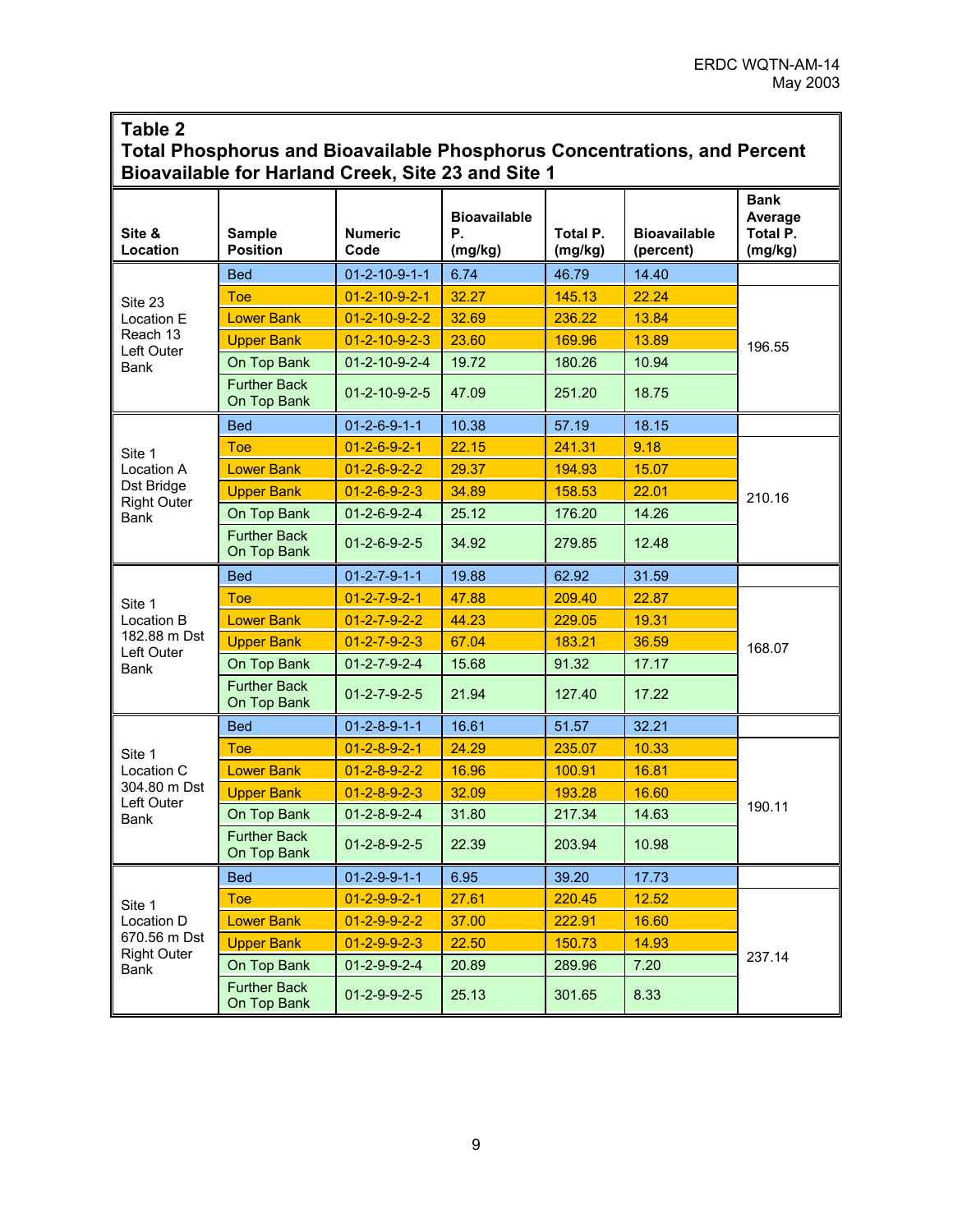



Figure 6. Total phosphorus concentrations for Harland Creek, Site 1 and Site 23

Figure 7. Bioavailable phosphorus concentrations for Harland Creek, Site 1 and Site 23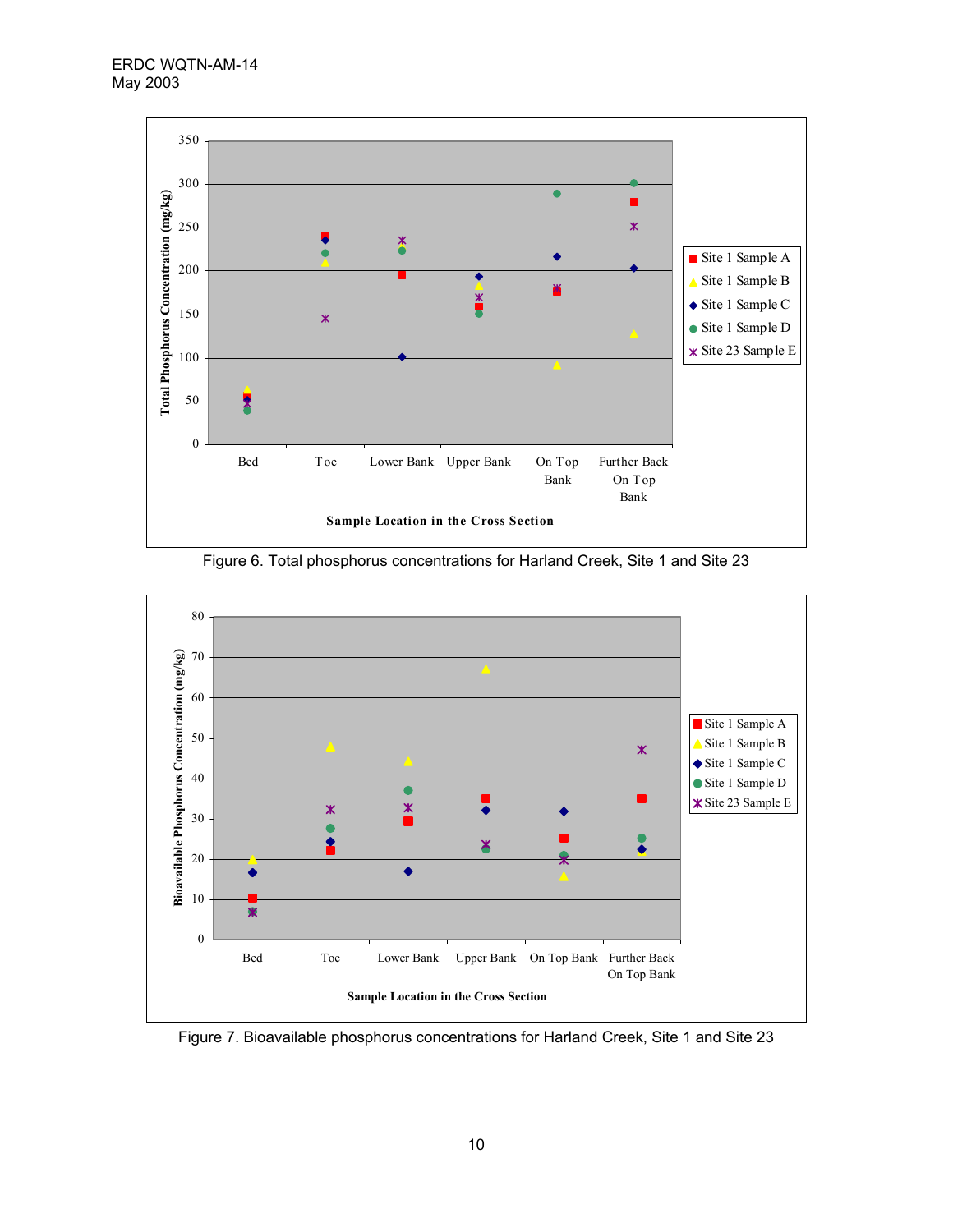#### **Table 3**

**Rate of Bank Retreat, Volume of Sediment Eroded, and Amount of Total Phosphorus Eroded by Each Reach for Three Time Periods** 

|             | 1955-1973                                                |                                                                   |                                                      | 1973-1980                                         |                                                                                 |                                                      | 1980-1991                                         |                                                                          |                                                      |  |
|-------------|----------------------------------------------------------|-------------------------------------------------------------------|------------------------------------------------------|---------------------------------------------------|---------------------------------------------------------------------------------|------------------------------------------------------|---------------------------------------------------|--------------------------------------------------------------------------|------------------------------------------------------|--|
| Reach No.   | <b>Annual</b><br><b>Bank</b><br><b>Retreat</b><br>(m/yr) | Annual<br>Volume<br>οf<br><b>Bank</b><br><b>Eroded</b><br>(m3/yr) | Annual<br><b>Total P</b><br><b>Eroded</b><br>(kg/yr) | Annual<br><b>Bank</b><br><b>Retreat</b><br>(m/yr) | Annual<br><b>Volume</b><br><b>of</b><br><b>Bank</b><br><b>Eroded</b><br>(m3/yr) | Annual<br><b>Total P</b><br><b>Eroded</b><br>(kg/yr) | Annual<br><b>Bank</b><br><b>Retreat</b><br>(m/yr) | Annual<br><b>Volume</b><br>οf<br><b>Bank</b><br><b>Eroded</b><br>(m3/yr) | Annual<br><b>Total P</b><br><b>Eroded</b><br>(kg/yr) |  |
| Reach 1     | 1.24                                                     | 640                                                               | 181                                                  | 1.60                                              | 757                                                                             | 215                                                  | 1.29                                              | 317                                                                      | 90                                                   |  |
| Reach 2     | 0.99                                                     | 460                                                               | 130                                                  | 3.50                                              | 1,877                                                                           | 532                                                  | 4.84                                              | 959                                                                      | 272                                                  |  |
| Reach 3     | 1.39                                                     | 1,099                                                             | 311                                                  | 2.33                                              | 2,123                                                                           | 602                                                  | 0.61                                              | 660                                                                      | 187                                                  |  |
| Reach 4     | 1.33                                                     | 2,272                                                             | 644                                                  | 1.26                                              | 2,962                                                                           | 839                                                  | 0.72                                              | 1,298                                                                    | 368                                                  |  |
| Reach 5     | 0.76                                                     | 1,053                                                             | 298                                                  | 1.69                                              | 2,863                                                                           | 811                                                  | 0.67                                              | 986                                                                      | 279                                                  |  |
| Reaches 6&7 | 1.14                                                     | 772                                                               | 219                                                  | 1.48                                              | 881                                                                             | 250                                                  | 0.38                                              | 164                                                                      | 47                                                   |  |
| Reach 8     | 0.63                                                     | 611                                                               | 173                                                  | 2.27                                              | 2,656                                                                           | 753                                                  | 0.85                                              | 699                                                                      | 198                                                  |  |
| Reach 9     | 1.31                                                     | 841                                                               | 238                                                  | 2.37                                              | 2,739                                                                           | 776                                                  | 2.14                                              | 1,726                                                                    | 489                                                  |  |
| Reach 10    | 1.76                                                     | 2,052                                                             | 581                                                  | 1.46                                              | 2,475                                                                           | 701                                                  | 0.77                                              | 1,052                                                                    | 298                                                  |  |
| Reach 11    | 0.43                                                     | 292                                                               | 83                                                   | 1.10                                              | 964                                                                             | 273                                                  | 2.71                                              | 2,497                                                                    | 708                                                  |  |
| Reach 12    | 0.55                                                     | 307                                                               | 87                                                   | 3.86                                              | 2,618                                                                           | 742                                                  | 1.96                                              | 1,120                                                                    | 317                                                  |  |
| Reach 13    | 0.67                                                     | 1,063                                                             | 301                                                  | 2.13                                              | 2,440                                                                           | 691                                                  | 1.57                                              | 1,266                                                                    | 359                                                  |  |
| Reach 14    | 0.65                                                     | 414                                                               | 117                                                  | 2.98                                              | 2,239                                                                           | 635                                                  | 0.62                                              | 548                                                                      | 155                                                  |  |

**Rate of Bank Retreat.** Harland Creek Site 23 appears to be a very active channel prior to stabilization, undergoing severe bank erosion. The annual rate of bank retreat varies for each reach and each time period, and can be seen in Table 3. Harland Creek does appear more active between 1973 and 1980, with rates of bank retreat ranging from 1.10 to 3.86 m/yr  $(3.60 \text{ to } 12.66 \text{ ft/yr})$ , yielding an average rate for that period of 2.16 m/yr (7.09 ft/yr). The highest rate of bank retreat is seen between 1980 and 1991, at 4.84 m/yr (15.89 ft/yr).

The average annual bank retreat rate for the entire 36-year period is 1.54 m/yr (5.05 ft/yr) and can be seen in Table 4. This rate is very similar to the 1.8 m/yr (6ft/yr) between 1955 and 1986 reported by NHC (1987). NHC (1987) used two sets of aerial photographs compared to the more detailed analysis done for this study. Pokrefke et al. (1996) reported a higher rate of bank retreat, 4.3 m/yr (14ft/yr) having used the same four sets of aerial photographs used in this analysis. An explanation for the difference seems to be the way Pokrefke et al. (1996) lined up the downstream bridge in the overlays. From close inspection of the aerial photographs, it appears that the country road and bridge were straightened and rebuilt sometime between 1973 and 1980. The bridge has to be offset in order for the channel to be lined up correctly. Pokrefke et al. (1996) do not seem to have factored this into their calculation, resulting in a greater bank retreat rate.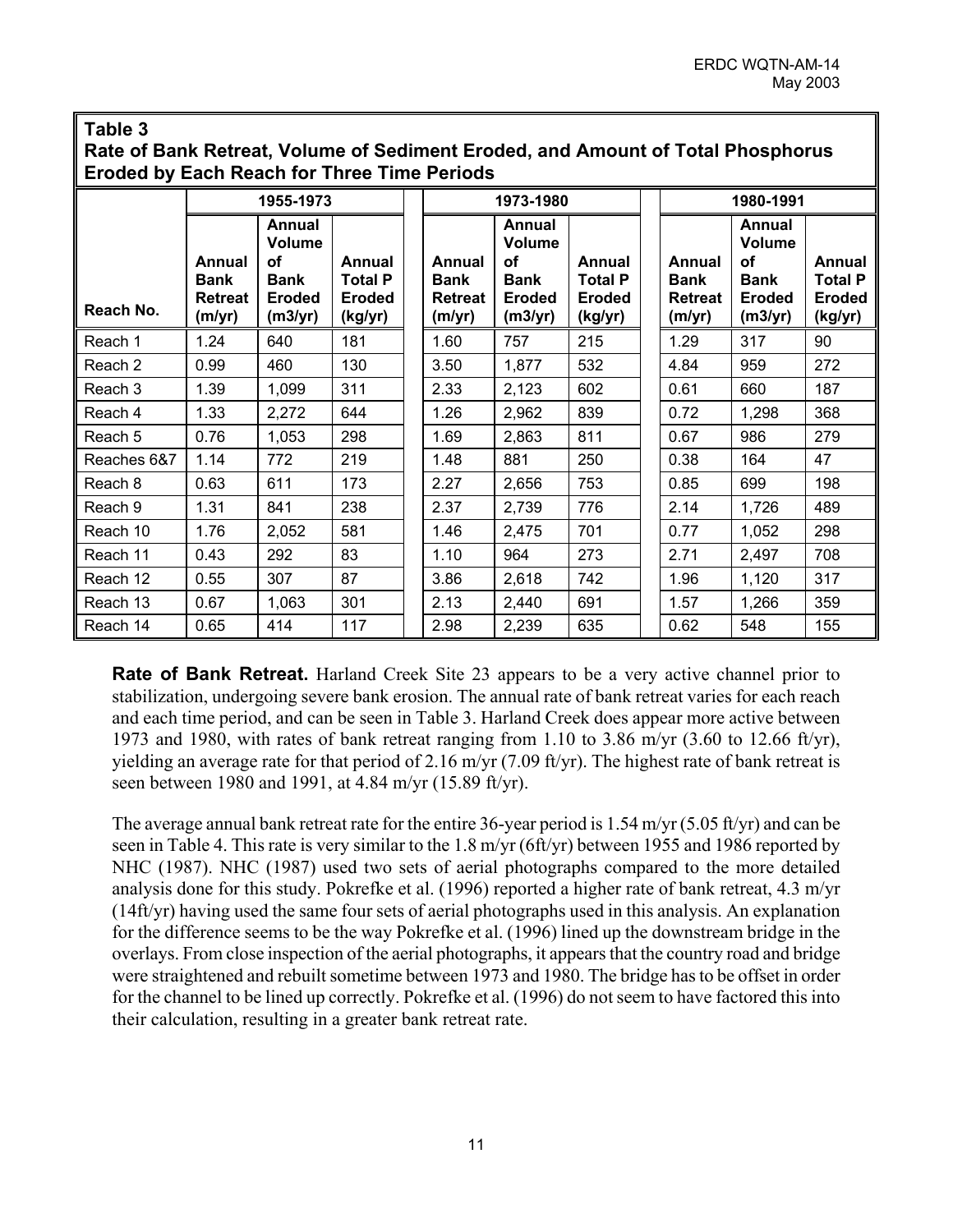| ∥ Table 4<br>Rate of Bank Retreat, Volume of Sediment Eroded, and Amount of Total<br><b>Phosphorus Eroded for Harland Creek, Site 23</b> |                                                                                                                                                       |        |       |  |  |  |  |
|------------------------------------------------------------------------------------------------------------------------------------------|-------------------------------------------------------------------------------------------------------------------------------------------------------|--------|-------|--|--|--|--|
| Time<br><b>Periods</b>                                                                                                                   | <b>Annual Volume of Bank</b><br><b>Average Annual Bank</b><br><b>Annual Total Phosphorus</b><br>Eroded $(m^3/yr)$<br>Eroded (kg/yr)<br>Retreat (m/yr) |        |       |  |  |  |  |
| 1955-1973                                                                                                                                | 0.99                                                                                                                                                  | 11,874 | 3.365 |  |  |  |  |
| 1973-1980                                                                                                                                | 2.16                                                                                                                                                  | 27,593 | 7,820 |  |  |  |  |
| 1980-1991                                                                                                                                | 1.47                                                                                                                                                  | 13,293 | 3,767 |  |  |  |  |
| $\ $ 1955-1991                                                                                                                           | 1.54                                                                                                                                                  | 17.587 | 4,984 |  |  |  |  |

**Volume of Sediment and Amount of Total Phosphorus Eroded from the Banks.** Prior to bank stabilization, the volume of sediment and amount of total phosphorus eroded annually from the banks varied for each reach and each time period (Table 3). The largest volume of bank sediment eroded annually in a reach occurs between 1973 and 1980, at 2,962 m<sup>3</sup>/yr (104,588 ft<sup>3</sup>/yr), producing an annual rate of total phosphorus eroded from the bank of 839 kg/yr (1,851 lb/yr). This time period has five reaches with an annual rate of total phosphorus eroded from the banks above 700 kg/yr (1,543 lb/yr), while the time period 1980 to 1991 has only one. The highest annual rate of total phosphorus eroded from the banks in a reach between 1955 and 1973 is a little lower at 644 kg/yr  $(1,419$  lb/yr).

The more active bank erosion time period from 1973 to 1980 resulted in an average annual volume of material eroded from the banks of 27,593 m<sup>3</sup>/yr (974,309 ft<sup>3</sup>/yr) and average annual amount of total phosphorus eroded from the banks of 7,820 kg/yr (17,241 lb/yr). This is more than twice the amount of total phosphorus eroded from the banks for the other two time periods (Table 4).

The variability in the volume of sediment and total phosphorus eroded from the banks over the three time periods was taken into account by averaging the values to yield more representative annual values for the entire time period. The average values of volume of sediment and amount of total phosphorus eroded from the banks for the entire time period (1955 to 1991) are 17,587  $\text{m}^3/\text{yr}$  $(620,997 \text{ ft}^3/\text{yr})$  and 4,984 kg/yr (10,988 lb/yr), respectively (Table 4).

**Cost of Bank Stabilization Versus Cost of Total Phosphorus Removal.** The benefit of bank stabilization can be seen in the estimated cost for not having to remove the total phosphorus that enters the channel. It is possible to estimate the cost for the removal of total phosphorus from an environment. A study by Watson et al. (2001) presented a list of six projects where cost of total phosphorus removal had been published (Table 5). While these figures are not specific to Harland Creek, they can be used to illustrate the process. The wide degree of variability in cost (Table 5) led this study to use the minimum cost of \$8.82/kg-yr (\$4/lbs-yr), maximum cost of \$1113.32/kg-yr (\$505/lbs-yr), and average cost of \$353.18/kg-yr (\$160.20/lbs-yr). Using three different figures for cost provided a more realistic range of expenses for total phosphorus removal than any one figure could report.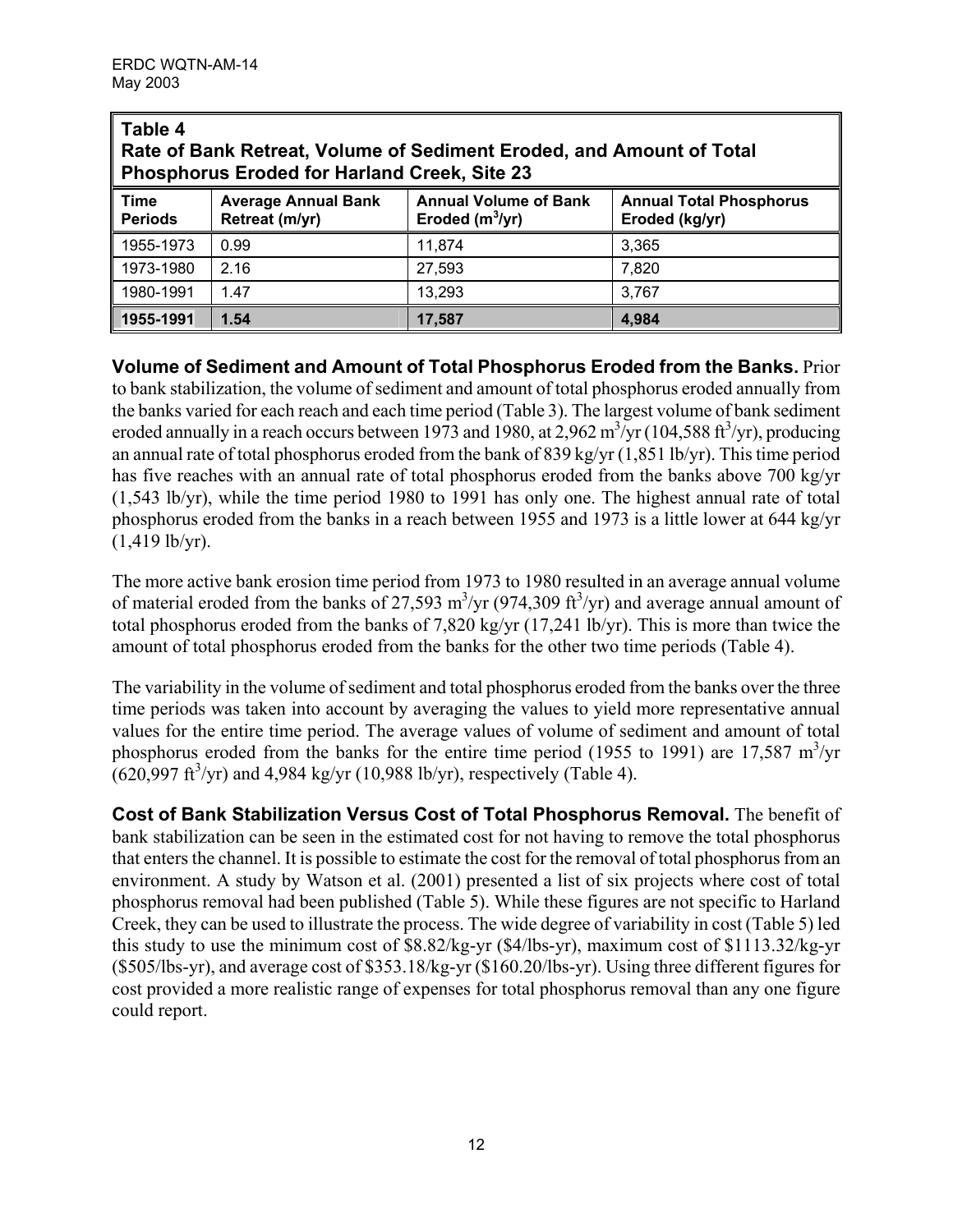| Table 5<br>Cost of Total P Removal (Watson et al. 2001). |                                             |                                               |                                               |  |  |  |  |  |
|----------------------------------------------------------|---------------------------------------------|-----------------------------------------------|-----------------------------------------------|--|--|--|--|--|
| <b>Project Site</b>                                      | <b>Nutrient</b>                             | <b>Minimum Cost for</b><br>Removal (\$/kg-yr) | <b>Maximum Cost for</b><br>Removal (\$/kg-yr) |  |  |  |  |  |
| Tar Pamlico, North Carolina                              | Total Nitrogen &<br><b>Total Phosphorus</b> | \$141.09                                      | \$141.09                                      |  |  |  |  |  |
| Chatfield Basin, Colorado                                | <b>Total Phosphorus</b>                     | \$88.18                                       | \$661.38                                      |  |  |  |  |  |
| Everglades Removal<br>Project, Florida                   | Total Phosphorus                            | \$233.69                                      | \$233.69                                      |  |  |  |  |  |
| Lower Boise River<br>Demonstration Project,<br>Idaho     | Total Phosphorus                            | \$8.82                                        | \$440.92                                      |  |  |  |  |  |
| Saginaw Basin, Michigan                                  | <b>Total Phosphorus</b>                     | \$8.82                                        | \$52.91                                       |  |  |  |  |  |
| Lake Dillon (Copper Mt.),<br>Colorado                    | Total Phosphorus                            | \$1113.32                                     | \$1113.32                                     |  |  |  |  |  |
|                                                          | Average                                     |                                               | \$353.18                                      |  |  |  |  |  |

If bank erosion had continued on Harland Creek, the anticipated benefits of bank stabilization was on average \$1,760,346 annually with respect to total phosphorus retention (Table 6). Compared to the bank stabilization costs of \$303,660 (Raphelt et al. 1995), the average cost of total phosphorus removal was nearly six times annually more expensive. The average per linear meter value of total phosphorus removal was \$612/m-yr (\$187/ft-yr) versus the estimate given by Raphelt et al. (1995) of \$85.11/linear meter (\$25.94 per linear ft) for bank stabilization. Even when the minimum estimate of total phosphorus removal was considered, the bank stabilization project would only have to stay effective for 7 years before cost benefits would be seen.

| Table 6<br><b>Estimates for Cost of Total Phosphorus Removal on Harland Creek Site 23</b> |                                            |                                                            |                                          |                                                                                 |                                                                                  |                                                                                              |  |  |  |
|-------------------------------------------------------------------------------------------|--------------------------------------------|------------------------------------------------------------|------------------------------------------|---------------------------------------------------------------------------------|----------------------------------------------------------------------------------|----------------------------------------------------------------------------------------------|--|--|--|
| <b>Time</b><br><b>Periods</b>                                                             | Annual<br><b>Bank</b><br>Retreat<br>(m/yr) | Annual<br>Volume<br>of Bank<br><b>Eroded</b><br>$(m^3/yr)$ | Annual<br>ТP<br><b>Eroded</b><br>(kg/yr) | Low<br><b>Estimate of</b><br>Unit Cost TP<br>Removal<br>\$8.82/kg-yr<br>(\$/yr) | <b>High Estimate</b><br>of Unit Cost TP<br>Removal<br>\$1113.32/kg-yr<br>(\$/yr) | Average<br><b>Estimate of</b><br><b>Unit Cost TP</b><br>Removal<br>\$353.18/kg-yr<br>(\$/yr) |  |  |  |
| 1955-1991                                                                                 | 1.54                                       | 17,587                                                     | 4,984                                    | \$43,961                                                                        | \$5,549,092                                                                      | \$1,760,346                                                                                  |  |  |  |
|                                                                                           |                                            |                                                            | $$/m-yr$                                 | \$15                                                                            | \$1,930                                                                          | \$612                                                                                        |  |  |  |
|                                                                                           |                                            |                                                            | $\frac{m}{r}$                            | \$15,288                                                                        | \$1,929,700                                                                      | \$612,161                                                                                    |  |  |  |

**CONCLUSIONS:** Historically Harland Creek Site 23 had been an actively meandering channel with an average annual bank retreat rate of 1.54 m/yr (5.05 ft/yr), resulting in 17,587 m<sup>3</sup> or 27,946 tons of bank material eroded annually. Bank stabilization, started in 1993, has greatly reduced erosion of the banks and a large amount of phosphorus has been retained in the banks, resulting in a considerable reduction of phosphorus entering the aquatic system. While bank sediments typically contain higher amounts of total and bioavailable phosphorus, the potential for bioavailability is also a function of sediment transport processes and oxidation and reduction processes in the fluvial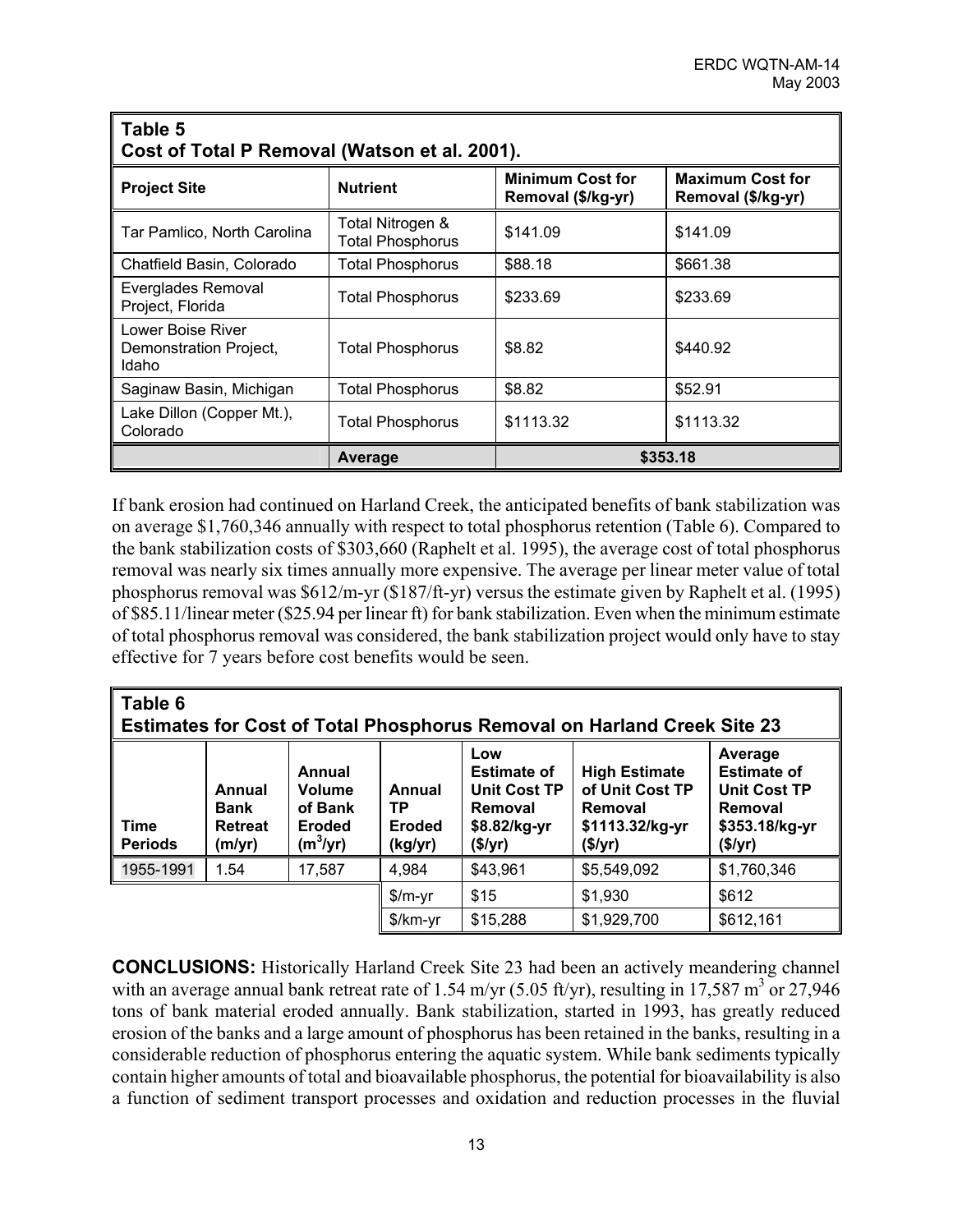system, neither of which can be discarded in assessing the potential for reducing impacts of sediment/bank phosphorus.

This study provides an example of how the benefits of bank stabilization and subsequent phosphorus loading reductions might be quantified using documented cost rates for total phosphorus removal and the potential volumes of sediment eroded from the banks over a period of time. The annual benefits of bank stabilization for Harland Creek Site 23 are \$612,161 per km with respect to total phosphorus removal. This type of approach could have application nationwide to show the benefits of bank stabilization.

**POINTS OF CONTACT:** This technical note was written by Drs. Lisa Hubbard and David Biedenharn, Coastal and Hydraulics Laboratory, U.S. Army Engineer Research and Development Center (ERDC), Vicksburg, MS, and by Dr. Steven Ashby, Environmental Laboratory, ERDC.

For additional information, contact Dr. Hubbard (601-634-4150, *Lisa.C. Hubbard@erdc.usace. army.mil*) or the manager of the Water Operations Technical Support Program, Mr. Robert C. Gunkel, Jr., (601-634-3722, *Robert.C.Gunkel@erdc.usace.army.mil*). This technical note should be cited as follows:

Hubbard, L. C., Biedenharn, D. S., and Ashby, S. L. (2003). "Assessment of environmental and economic benefits associated with streambank stabilization and phosphorus retention," *Water Quality Research Program Technical Notes Collection* (ERDC WQTN-AM-14), U.S. Army Engineer Research and Development Center, Vicksburg, MS. *www.wes.army.mil/el/ elpubs/wqtncont.html*.

#### **REFERENCES**

ASCE Task Committee. (1977). *Sedimentation Engineering*, V.A. Vanoni, ed.

- Bledsoe, B. P., O'Connor, K. A., Watson, C. C., and Carlson, K. H. (2000). "Phosphorus content of bed, bank and upland sediments: Long Creek and Johnson Creek Watersheds, Mississippi," Colorado State University, prepared for USACE, Vicksburg District, Contract Number DACW42-00-C-0002.
- Littau, S. E., and Englehart, W. G. (1990). "Microwave sample preparation for total nitrogen and phosphorus determination." CEM Corporation. Presented at the 32nd Rocky Mountain Conference.
- McDowell, R. W., and Sharpley, A. N. (2001). "A comparison of fluvial sediment phosphorus (P) chemistry in relation to location and potential influence in stream P concentrations," *Aquatic Geochemistry*, 7:255-265.
- Mehlich, A. (1984). "Mehlich 3 soil test extractant: A modification of Mehlich 2 extractant." *Commun. Soil Sci. Plant Anal*. 15:1409-1416.
- Northwest Hydraulic Consultants, Inc. (1987). "Black Creek Watershed Geomorphic Analysis," prepared for USACE, Vicksburg District, Contract Number DACW38-87-D-0014.
- Pokrefke, T. J., Raphelt, N. K., Derrick, D. L., Johnson, B. E., Trawle, M. J., and Watson, C. C. (1996). "Demonstration Erosion Control Project Monitoring Program, Fiscal year 1994 Report," Technical Report HL-92-22, U.S. Army Engineer Waterways Experiment Station, Vicksburg, MS.